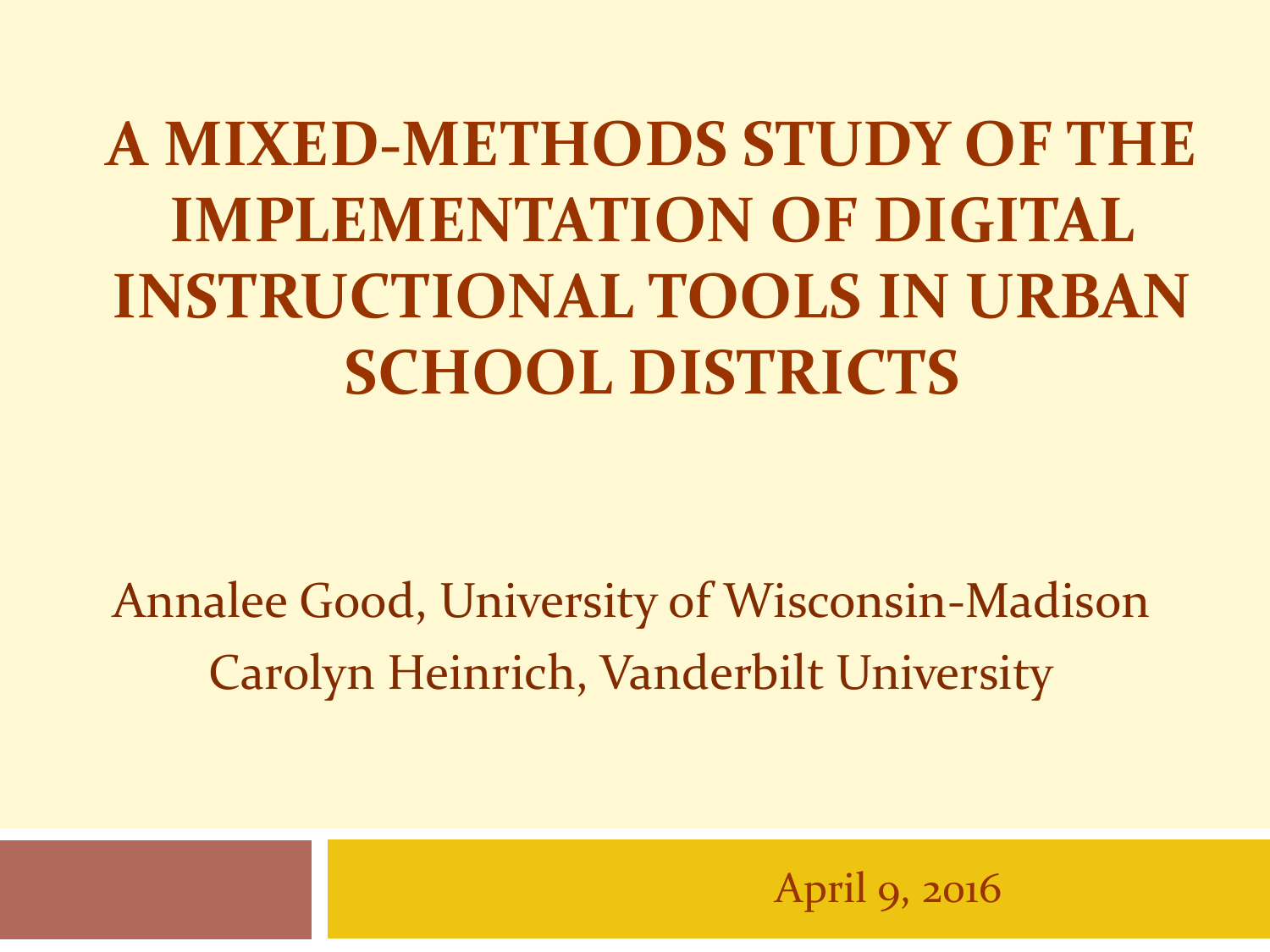### Acknowledgements

*Our research team*: Huiping Cheng, Esmeralda Garcia-Galvan, Christi Kirshbaum, and Chandi Wagner

*Our funder*: Mr. Jaime Davila, generously supporting this research through the University of Texas at Austin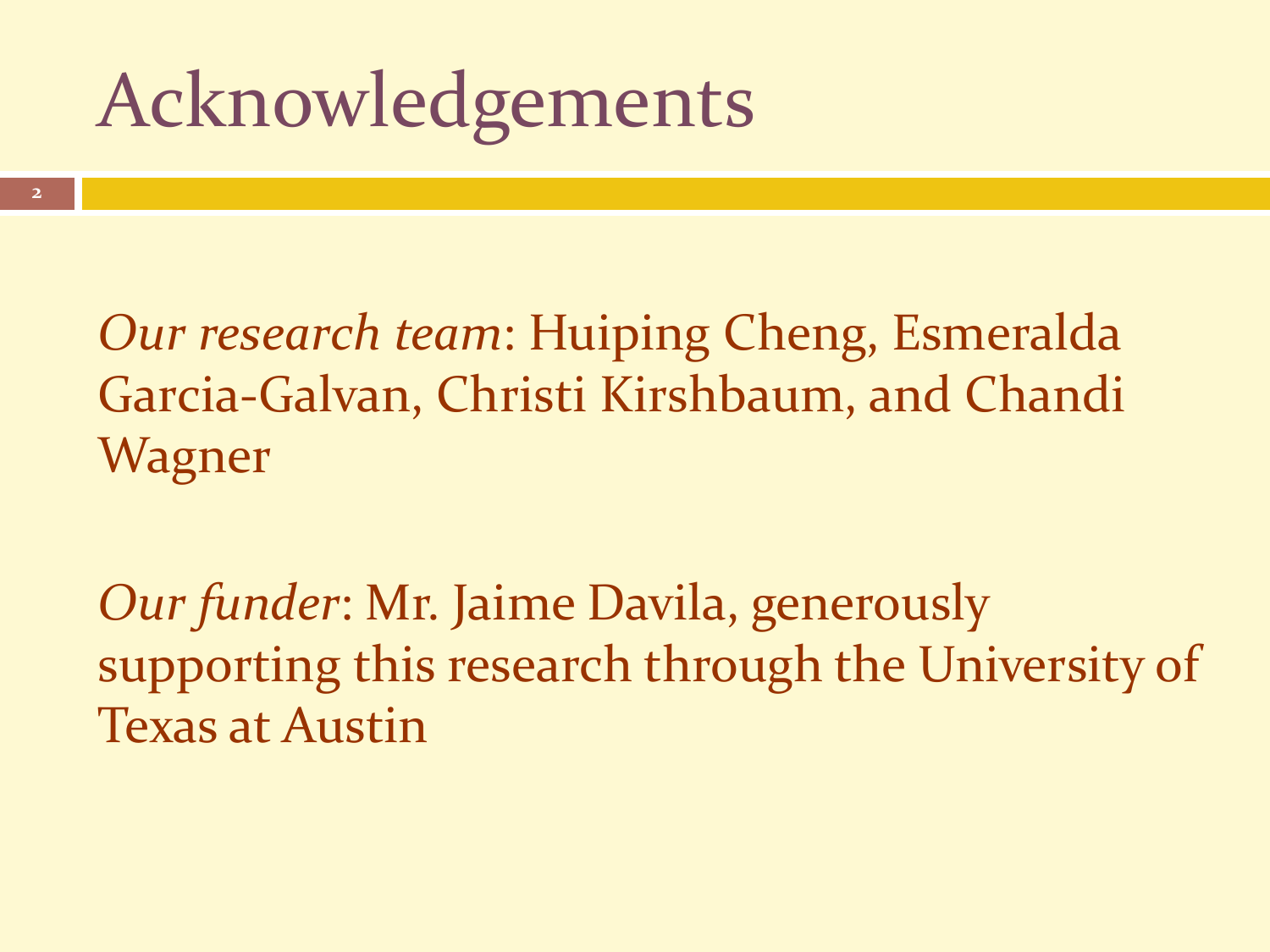# Implementation of Digital Tools

- $\Box$  "Digital tools" = products used as part of a digital instructional program or intervention
	- Hardware (e.g. laptops)
	- Supplemental instruction (e.g. online tutoring program)
	- **B** Software programs and modules (e.g., online software, credit recovery courses)
- □ Limited and mixed evidence base on effectiveness of digital tools in improving K-12 student learning and achievement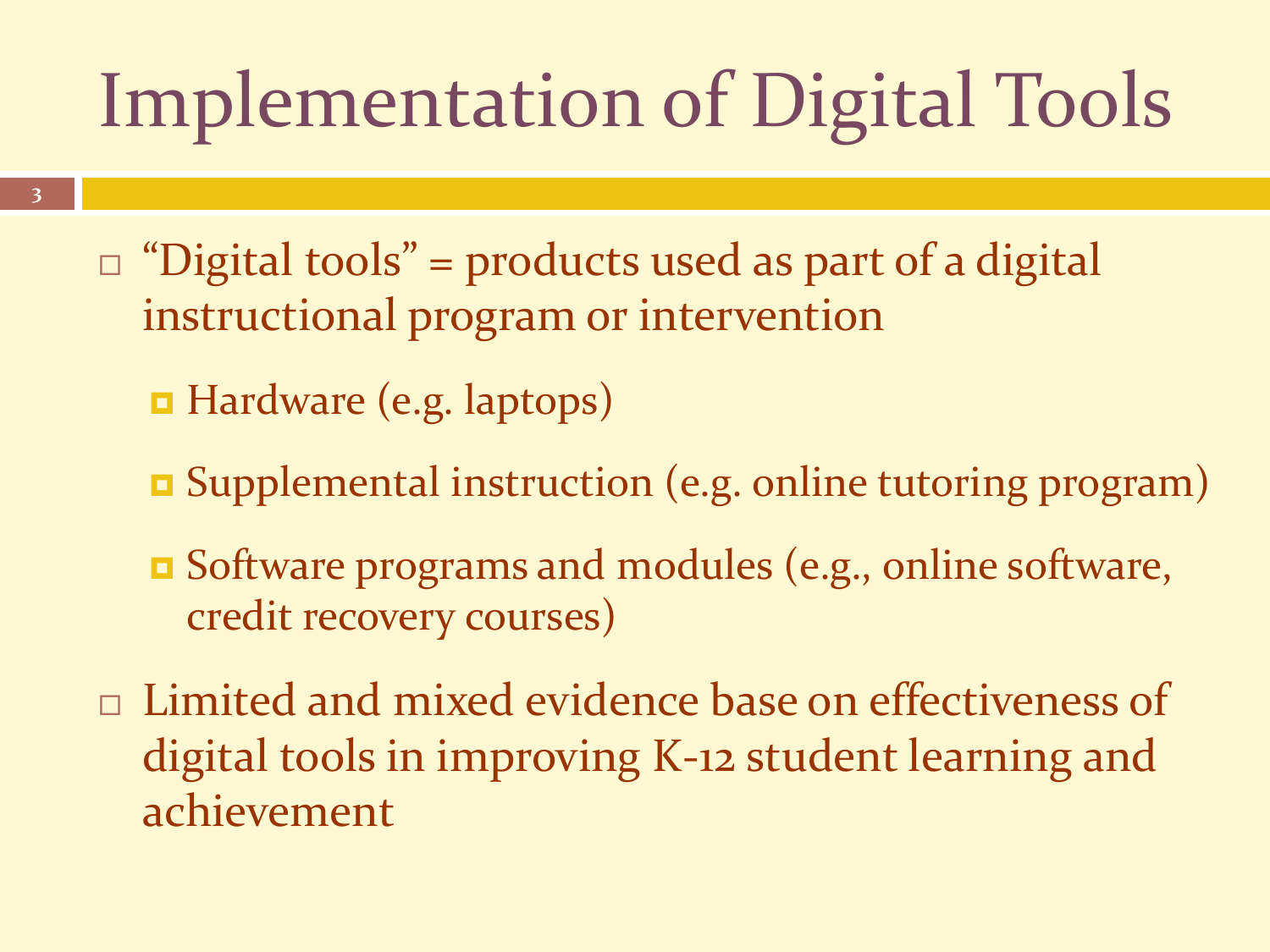### Research questions

- How are the digital tools being **implemented in practice?**
- What **associations** do we observe between student characteristics, their engagement and use of digital tools and their academic progression and achievement outcomes?
- What **malleable factors** at the level of the tool, classroom and school hold the most promise for improving student academic achievement?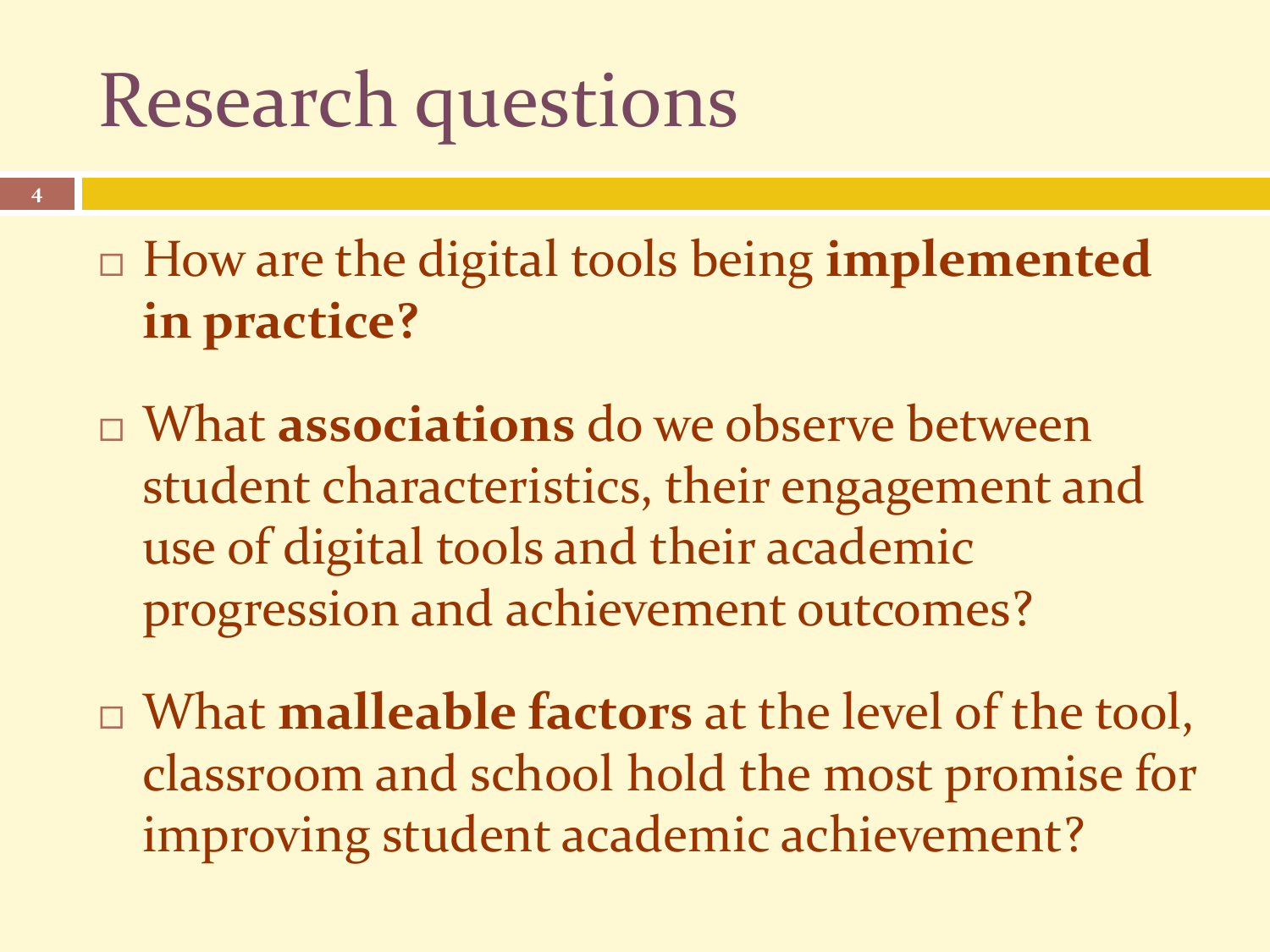## Theoretical frameworks

- **5**
- **Sociotechnical theory**: starts with human action and examines how it enacts structures embedded in technology
	- Individuals and their social settings shape both understandings and use of technologies in a dynamic process (through recurring interactions) and their potential for increasing student achievement
- **Heeks' Design-Reality Gap model**: addresses frequent mismatch between intended and actual uses of technology, and factors such as financial constraints that can limit their implementation in useful ways
- □ **ISTE critical conditions** for effectively leveraging technology for student learning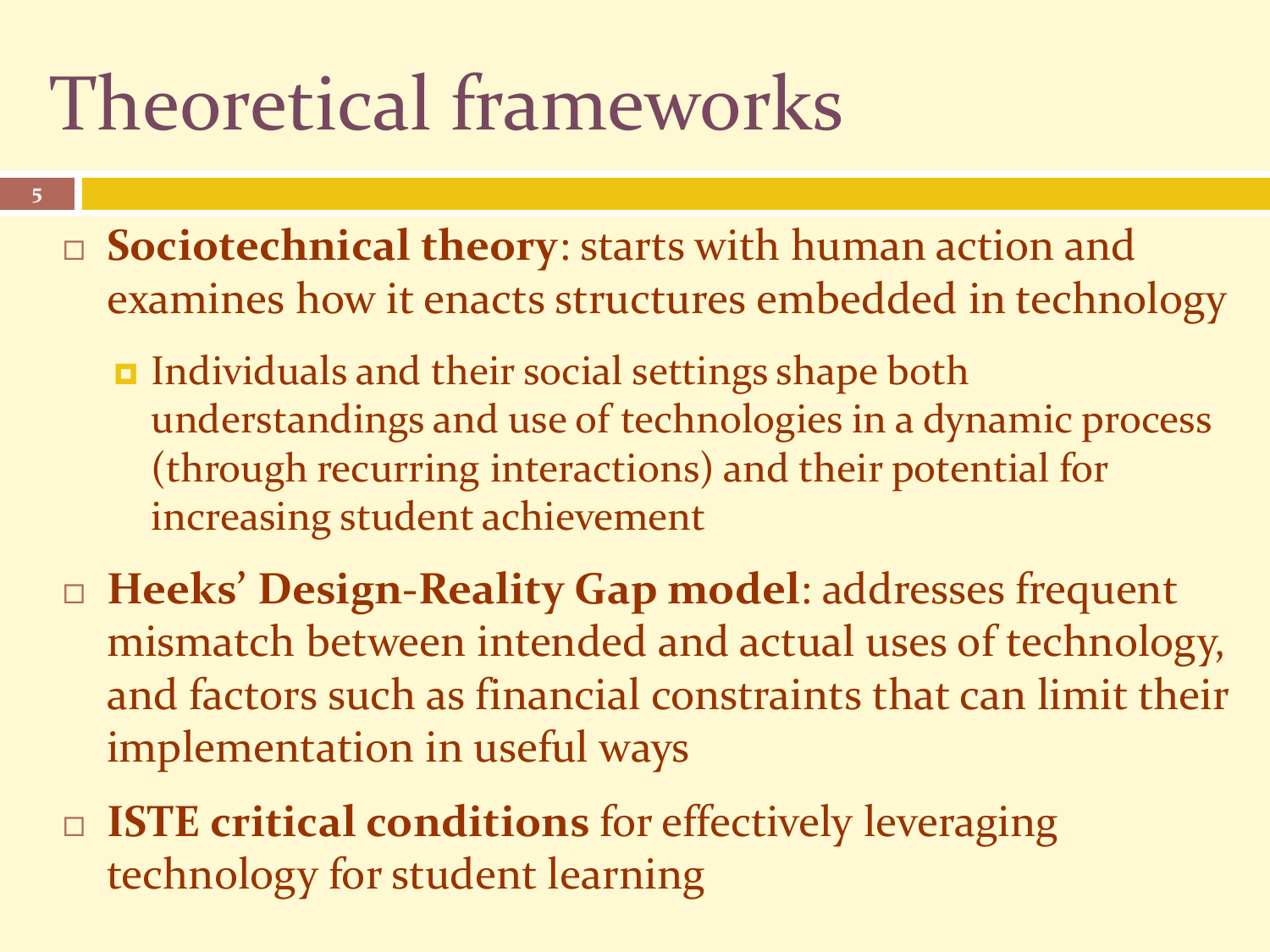#### The Logic of Improving the Implementation of Digital Tools

| <b>Theoretical</b>                                                                                                                                                                                                            | <b>Inputs</b>                                                                                                                                                                                                                                                                                                                                                                                                                                                                                                                      | <b>Activities</b>                                                                                                                                                                                                                                                                                                                                                                                                                                                                                                                                                                 | <b>Outputs</b>                                                                                                                                                                                                                                                                                 | <b>Short-term</b>                                                                                                                                                                                                         | <b>Medium-term</b>                                                                                                                                                                      | Long-term                                                                                                                                                                                                                                       |
|-------------------------------------------------------------------------------------------------------------------------------------------------------------------------------------------------------------------------------|------------------------------------------------------------------------------------------------------------------------------------------------------------------------------------------------------------------------------------------------------------------------------------------------------------------------------------------------------------------------------------------------------------------------------------------------------------------------------------------------------------------------------------|-----------------------------------------------------------------------------------------------------------------------------------------------------------------------------------------------------------------------------------------------------------------------------------------------------------------------------------------------------------------------------------------------------------------------------------------------------------------------------------------------------------------------------------------------------------------------------------|------------------------------------------------------------------------------------------------------------------------------------------------------------------------------------------------------------------------------------------------------------------------------------------------|---------------------------------------------------------------------------------------------------------------------------------------------------------------------------------------------------------------------------|-----------------------------------------------------------------------------------------------------------------------------------------------------------------------------------------|-------------------------------------------------------------------------------------------------------------------------------------------------------------------------------------------------------------------------------------------------|
| foundations                                                                                                                                                                                                                   |                                                                                                                                                                                                                                                                                                                                                                                                                                                                                                                                    |                                                                                                                                                                                                                                                                                                                                                                                                                                                                                                                                                                                   |                                                                                                                                                                                                                                                                                                | outcomes                                                                                                                                                                                                                  | outcomes                                                                                                                                                                                | goals                                                                                                                                                                                                                                           |
| $\bullet$ Socio-<br>technical<br>theory<br>• International<br>Society for<br>Technology<br>Education's<br>14 critical<br>conditions<br>for<br>effectively<br>leveraging<br>digital tools<br>to improve<br>student<br>learning | <b>Structural</b><br>properties of digital<br>tools<br>• Online instructional<br>programs<br>• Installed software<br>• Internet or intranet<br>access<br><b>Users of digital tools</b><br>· Students prioritized<br>for use<br>• Teachers<br>• Instructional and<br>technical staff<br>support<br><b>Districts</b><br>• Financial resources<br>• Technology<br>initiatives<br>• Technology support<br>• Professional<br>development<br><b>Technology vendors</b><br>· Digital tool delivery<br>• Training and<br>technical support | <b>Enacted technology</b><br>structures<br>• Online, out-of-school<br>tutoring<br>• Online instruction for<br>course-taking, credit<br>recovery<br>• Personalized learning<br>strategies<br>• Blended learning<br><b>Malleable factors</b><br>$\bullet$ Vision, planning and<br>management<br>• Training, professional<br>development, capacity<br>building<br>• Technology access,<br>reliability, vendor<br>technical support<br>• Curriculum frameworks<br>and pedagogic approach<br>• Assessment,<br>accountability for<br>closing achievement<br>gaps<br>• Physical settings | $\bullet$ Hours of<br>student<br>tutoring<br>• Logged time<br>on task in<br>online<br>instructional<br>program (and<br>idle time)<br>• Instructional<br>quality<br>$\bullet$ Skill<br>development<br>$\bullet$ Course<br>progression<br>• Time to course<br>completion<br>• Assessment<br>data | $\bullet$ Course<br>completion<br>$\bullet$ Credit<br>accumulation<br>• Quiz grades<br>(in online)<br>instruction)<br>• Course grades<br>(in online)<br>system and<br>school<br>records)<br>· Standardized<br>test scores | $\bullet$ High school<br>graduation<br>$\bullet$ GED<br>completion<br>$\bullet$ Growth in<br>academic<br>achievement<br>• Achievement<br>gaps by race<br>and<br>socioeconomic<br>status | $\bullet$ Growth in<br>academic<br>achievement<br>• Achievement<br>gaps by race<br>and<br>socioeconomic<br>status<br>$\bullet$ Post-<br>secondary<br>education and<br>training<br>• Certifications<br>and degrees<br>• Labor market<br>outcomes |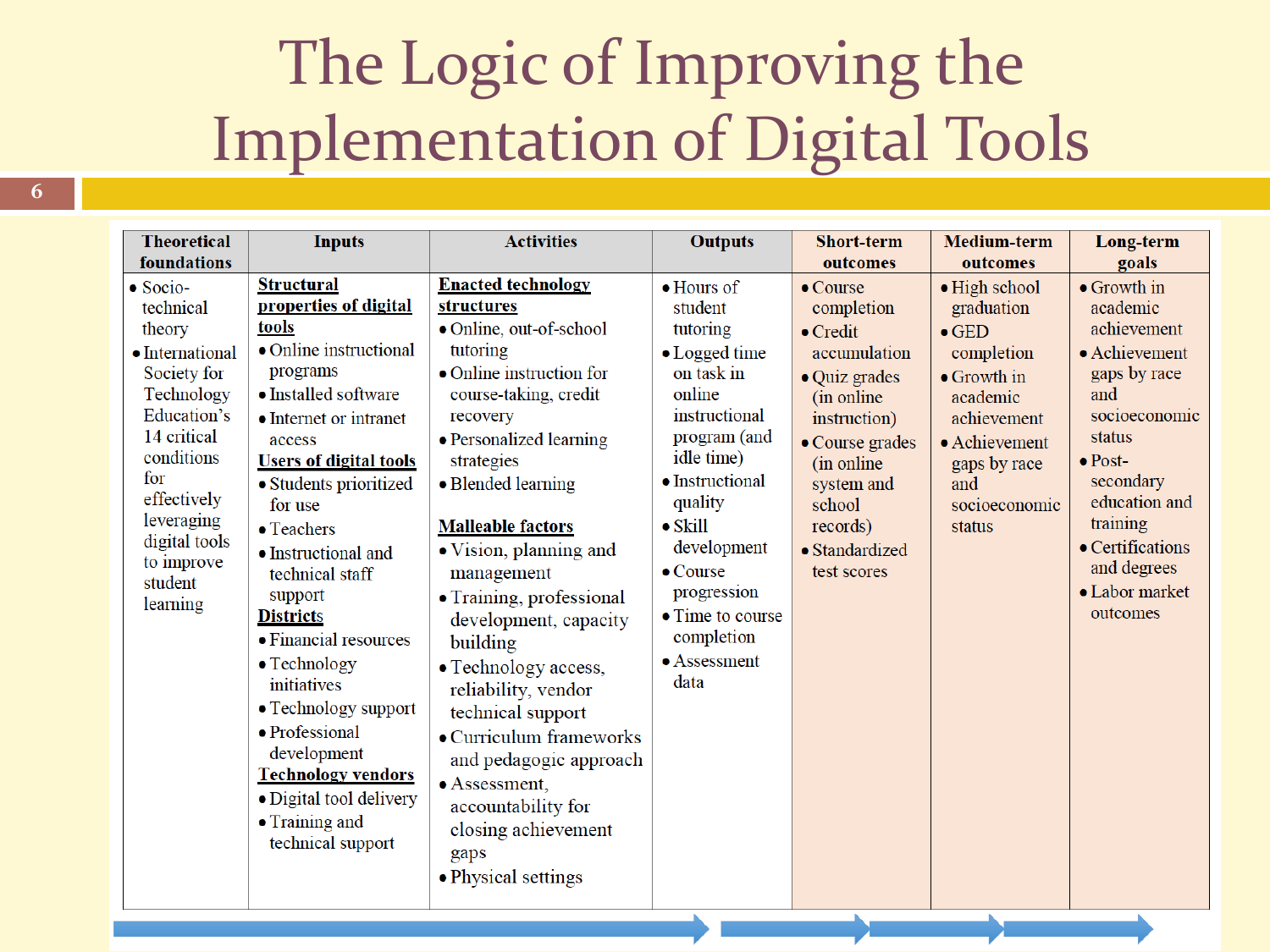#### Data sources

- **7**
- *Quantitative* analysis of students enrolled in three different digital tools across two, urban school districts
	- Standardized tests, administrative data for managing digital tool service provision, and district student transcript and demographic data for 2010-11-2014-15 school years
- *Qualitative* analysis of providers (2014-15)
	- **110 observations across MPS and DISD of full instructional** sessions with digital tools, with standard observation tool
	- $\blacksquare$  Teacher interviews
	- Document analysis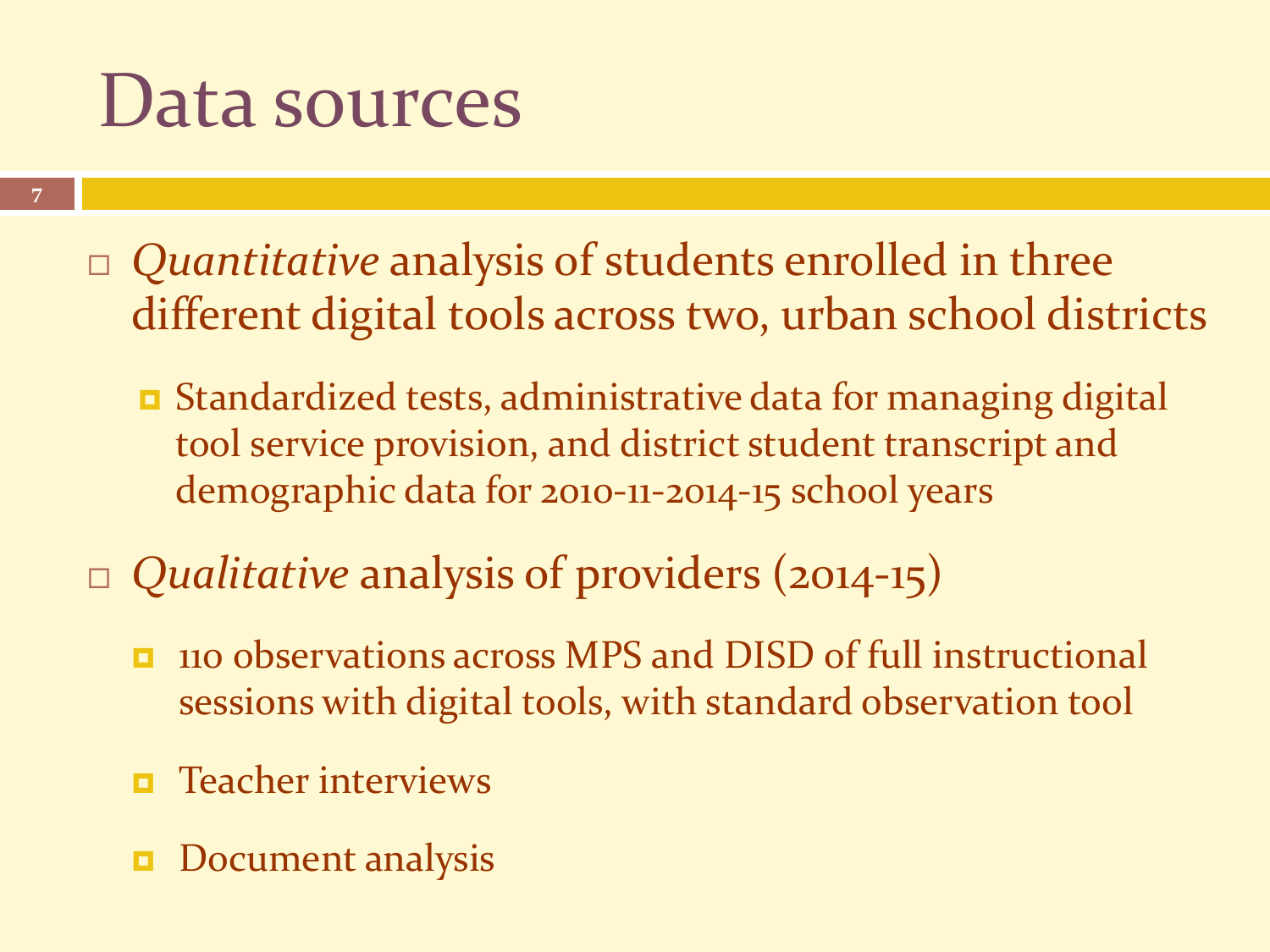## Findings: Ratings of Sessions

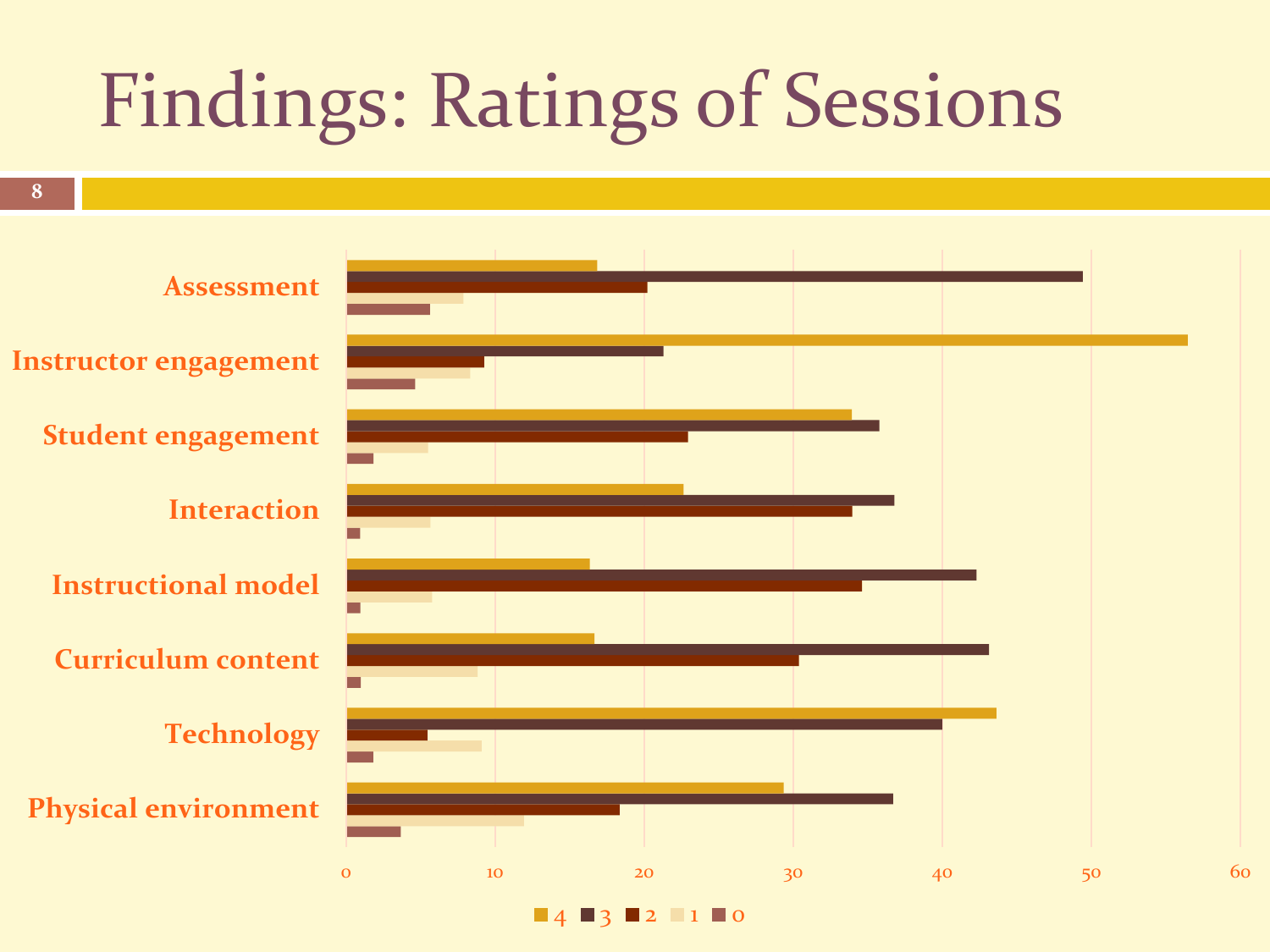## Findings: Malleable factors

- Some evidence of a *shared vision*, yet mixed alignment of vision to *systematic plans* for implementation
- *Capacity and training of instructors* for using the tools and integrating them into instruction differed within and across settings and was largely inadequate
- *Reliable connectivity and equitable access to the technology and opportunities for learning* are not consistently observed, yet critical to effective use of digital tools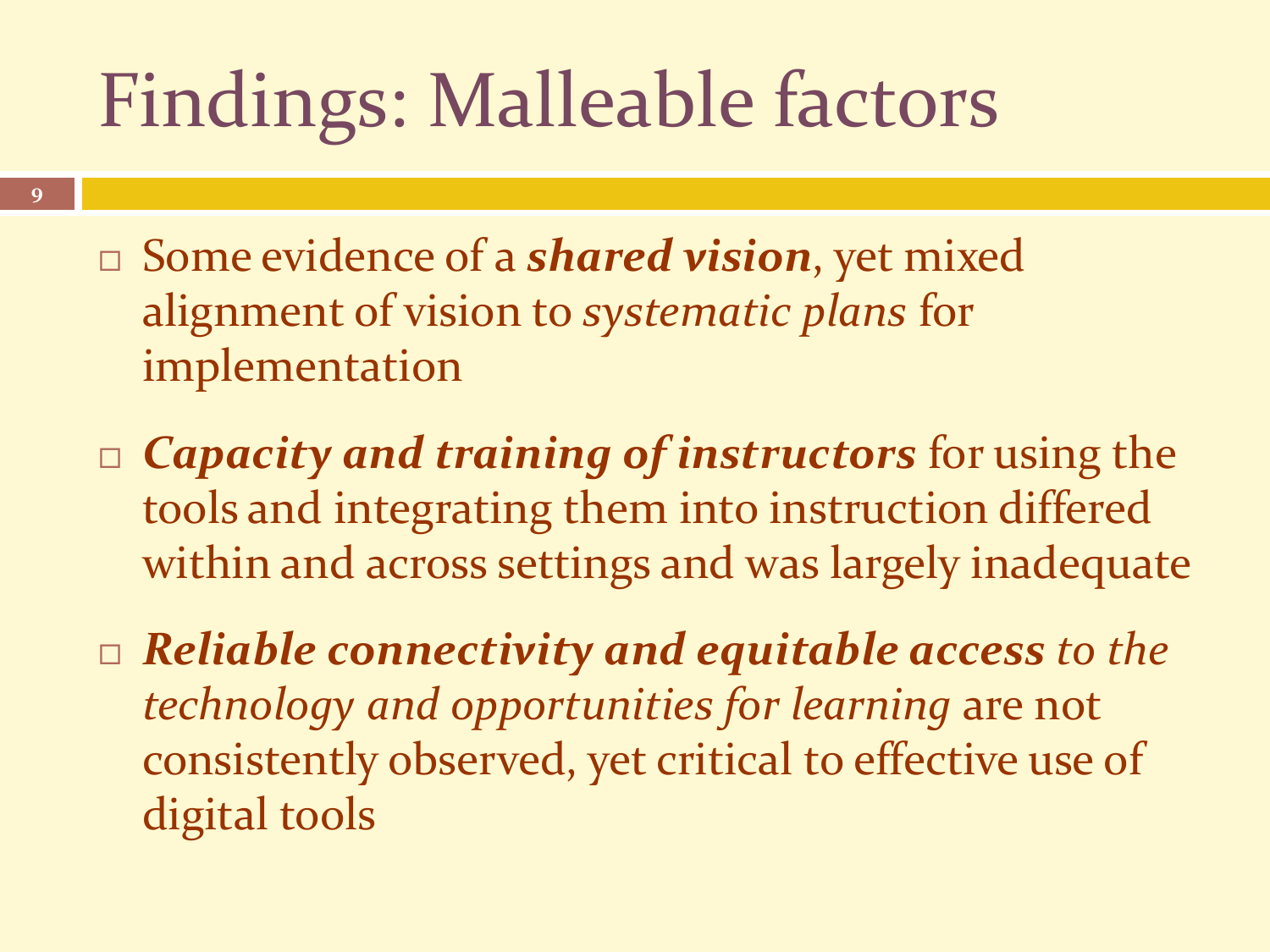## Findings: Malleable factors

- Opportunities for *student-centered learning and blended learning,* both in the curriculum and instructional strategy, varied widely
- Meaningful and frequent *assessment* of student learning integrated into the tools, but not routinely accessed by those who could make the resulting *data transparent* and informative to all stakeholders
- The *physical setting* where digital tools were used differed greatly in its support of and conduciveness to student learning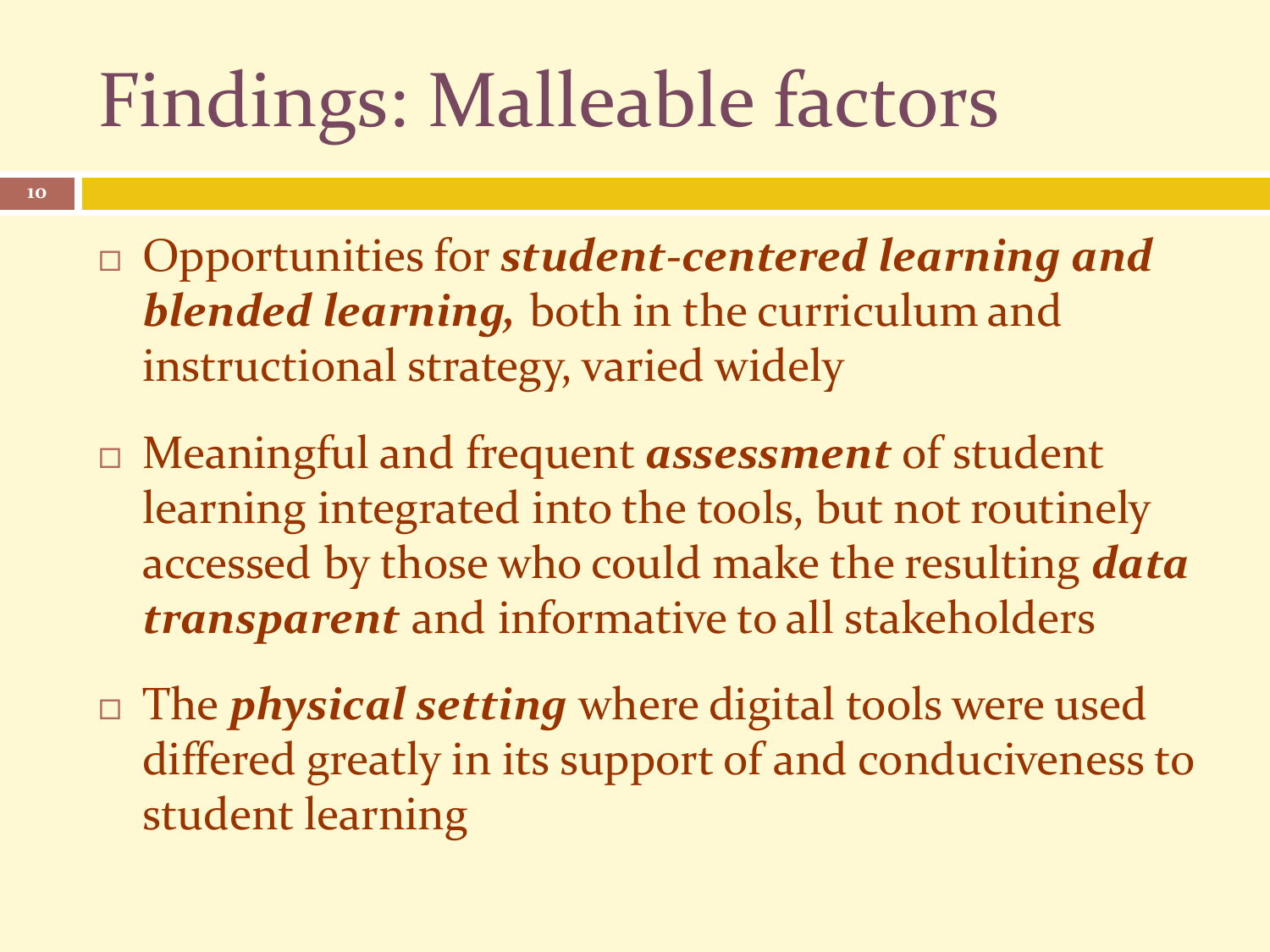### Next steps

- Complete *qualitative fieldwork* in 2015-16
- *Link observation ratings* to malleable factors
- *Link vendor data* on digital tool use with student record data and test scores from school district
	- **E** Rich vendor data on student idle and active time for each session, course participation and completion, course grades and test retakes; completed credits, etc.
- Continue with *formative feedback* to school districts and vendors